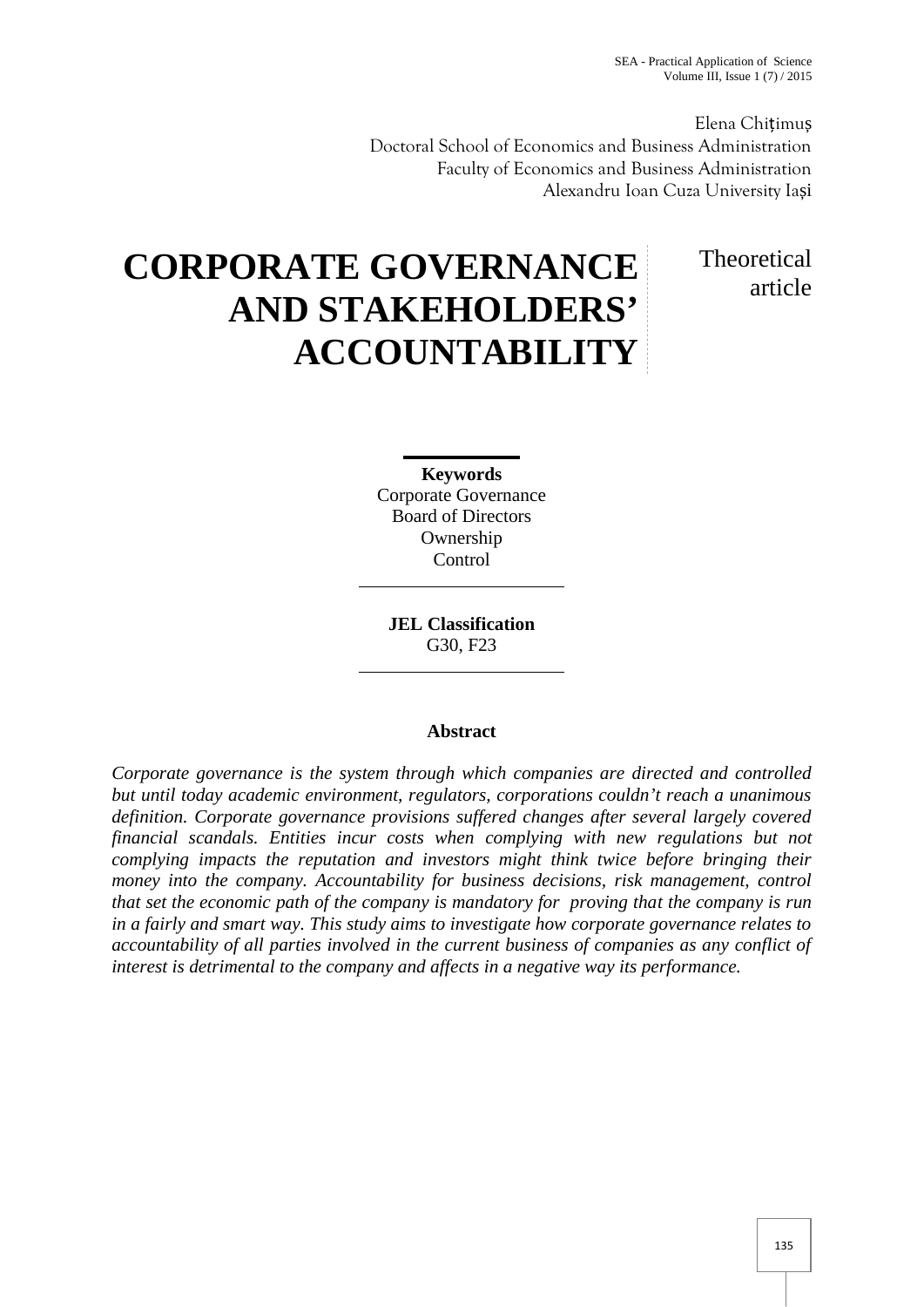#### **1. INTRODUCTION**

Corporate Governance is a subject well debated by academic environment, by regulators and by companies. Why this interest? Mainly because of the capital (economic, human, social, cultural, natural) involved where debate of corporate governance arises. A definition of the concept accepted by all parties was not yet delivered as some see in corporate governance the mechanisms that provide investors a reassurance that they will get profit out of their investment, and others consider corporate governance responsible with the accountability of decision makers. Corporate governance has developed and evolved alongside with joint stock companies. Since the early stages of joint stock companies in the  $19<sup>th</sup>$  century the history has seen corporate governance changing through political and economic struggle, and fighting the echoes of great financial scandals like South Sea Bubble (1720) till recently World Com (2002), Lehman Brothers (2008), CIT Group (2009).

In recent times the interest raised by corporate governance can be linked with following reasons in the opinion of Rampersad& Hussain (2014):

- The need for the public to be informed, educated, to understand and promote the essential corporate governance principles.
- To offer the board of directors and the management with suitable powers in fulfilling clearly formulated responsibilities so that they stand accountable to the shareholders in the search for operational and financial performance of the company.
- To provide the most suitable non-executive company directors in regard of background and experience.
- To face concerns of maintaining continuity of management through succession planning, identifying opportunities, facing challenges, and managing change with the business and appropriate allocation of resources.
- Corporations and regulators to work together in order to frame internationally accepted accounting principles, standards of financial disclosure, antitrust laws, bankruptcy laws that could meet up all stakeholders needs.
- To reach an equilibrium between economic and social goals or between the objectives of the individuals and those of the group by optimizing communication, fairness, disclosure, transparency, business ethics, and social responsibility.
- In the search for investors corporations should bring credibility to their business by company implementing willingly corporate governance codes, by building reliable management structures, taking initiative to prove strong ethic values in entities that don't wait for

outside interventions in order to comply with laws and regulations.

#### **2. CORPORATE GOVERNANCE: TOWARDS AN INTEGRATED CONCEPTUAL FRAMEWORK**

Numerous definitions were given to corporate governance without reaching the one that could be unanimously accepted. When requested to describe in a few words the concept, corporate governance can be defined as a system by which companies are directed and controlled in the interests of shareholders and other stakeholders.

Shleifer &Vishny (1997) analyse in their article "A Survey of Corporate Governance" the importance of legal protection of investors and the ownership concentration in corporate governance systems around the world concluding that "corporate governance deals with the ways in which suppliers of finance to corporations assure themselves of getting a return of their investment".

So the discussion about corporate governance starts with company – ownership – control. Shareholders have the ownership of the company but usually play a passive role in the every-day life of the company because they delegate control of the company to qualified executives that is the Board of Directors. The conflict arises from the separation of ownership and control as the objectives of shareholders and directors are not aligned.

Another definition is given by the Organization for Economic Cooperation and Development (OECD, 2004) which mentions that corporate governance involves a set of relationships between a company's management, its board, its shareholders and other stakeholders (OECD, p. 11). Each company has forces that apply pressure from within the entity and also from outside. The internal points of focus are given by the Board of Directors that through its nature and structure has the power and the means to establish the course of the company in terms of risk, operations, internal control, disclosure, and transparency.

Fulop&Cordos (2014) consider that "an efficient corporate governance system is based on a combination between the internal and external environment, with the scope of maximizing corporate performance, minimizing risk and the protection of investors and stakeholders interest". Stakeholders can be described as a person, a group or an organization that has interest in an entity, and both parties can affect or be affected by the others' actions, activities, policies, objectives. The internal stakeholders are seen as the Board of Directors, secretary, sub-board management, employees and also employees' representatives like the trade unions. The Board of Directors has a certain status in the company as they are representing the shareholders, they can control the path that the entity takes, what risk can be taken,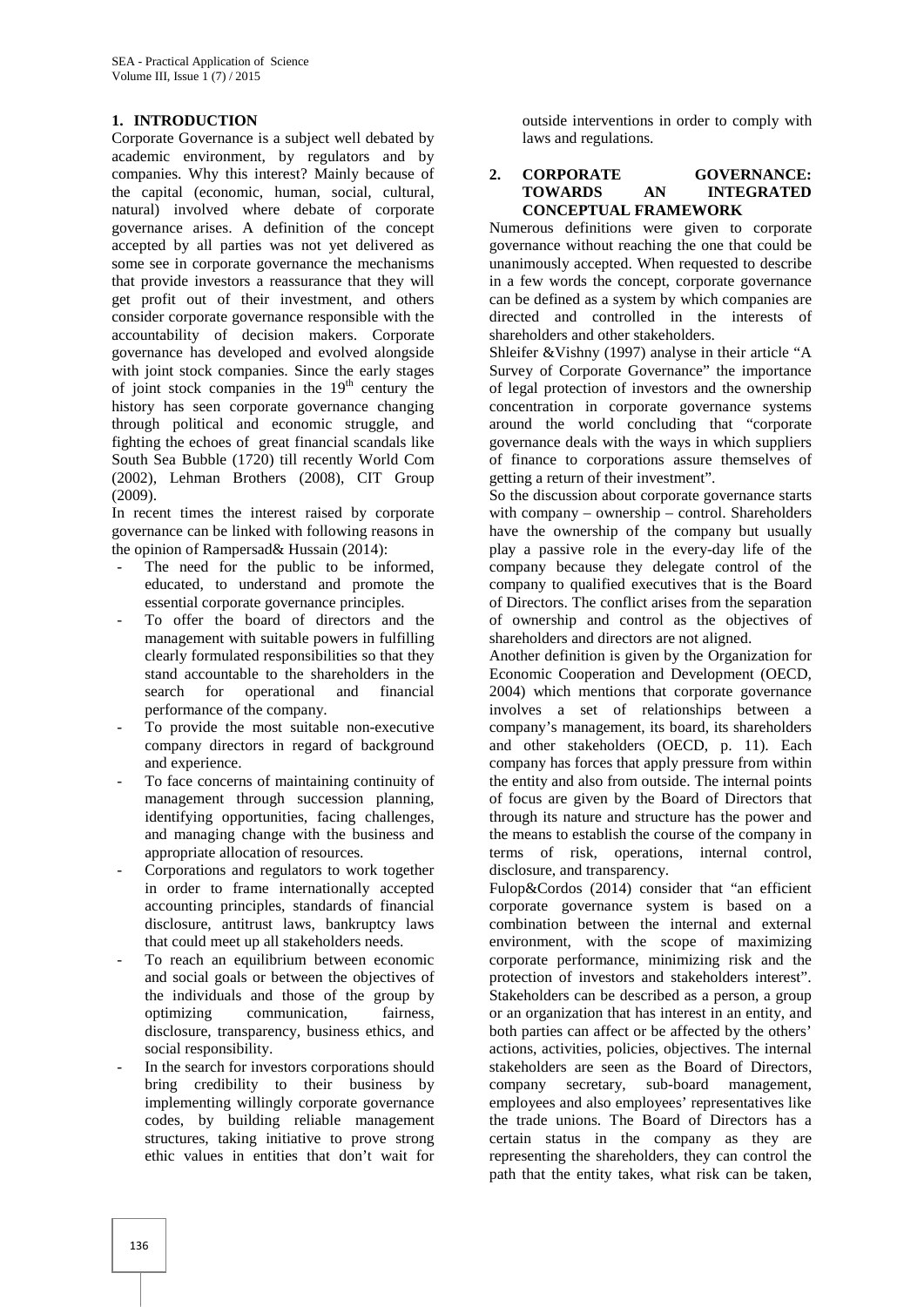decide on corporate governance, on short and long term strategy. The company rewards their efforts through basic pay, different bonuses, share options, with power and reputation. Management is responsible with implementing the vision of the Board of Directors; more involved in the day to day life of the company, having a better insight on the financial and operational performance of the company. The employees of every company are interested in a safe, stable and respectful environment, in a place that can bring satisfaction and where they can grow professionally. The employees are the first affected when a company chooses to cut costs and goes through a series of layoffs; the local community is also affected that is why trade unions found their use in the negotiation between employer and employee. The external shareholders are influenced by an organization but they are not part of it. Included in this category are the auditors, regulators, the government, third parties (suppliers, vendors), and investors.

Obtaining good corporate governance seen in business ethics, transparency, fairness, disclosure and social responsibility requires also knowing the regulatory framework that defines codes of best practice, law compliance and legal statute.

For Rampersad& Hussain (2014) "authentic corporate governance entails the systematic process of continuous, gradual, and routine corporate improvement, steering, and learning that lead to sustainable high corporate performance and ethical corporate excellence." Tone at the top is given by the directors and the way they act and take decisions affect the current operations of the company. A proper level of ethical behaviour cascades down to management and employees and has positive effect on the development of the company.

In the opinion of Kaen (2003) "corporate governance is about how the suppliers of capital make sure that they earn a return on the funds placed under the control of managers and make sure that the managers and other stakeholders don't take the money and run."

For obtaining a proper degree of morality throughout the company a certain attitude has to be considered:

- To treat all stakeholders with the same respect and readiness;
- Transparency of the decision making process;
- Fair reports on the financial status of the company and the disclosure of relevant information to all stakeholders;
- Independence of the directors as opposed to the shareholders, or independence of the non executive directors, or of the auditors of the company; this provides reassurance that the operational and financial performance of the company is fairly presented and decision process is not tainted;

Having in place a system of risk management and control that can address accountability of all parties involved.

The main corporate governance models are considered the Anglo-Saxon which emphasizes the interests of shareholders, the Continental and the Japanese models where stakeholder claims are usually taken into account in top management decisions. These models as well as the codes of conduct have evolved and are still developing, each of them more appropriate in one way or another for a certain country; which one is the best it is still to be decided.

#### **3. BENEFITS OF CORPORATE GOVERNANCE AND TO WHOM DO WE ENTRUST ITS CARE?**

Through its mechanisms corporate governance strives to develop a control structure where accountability increases and fraud is avoided. Related to the conflict of interest between principal (shareholders) and agent (directors) Larcker and Tayan (2013) consider that after analysing the current governance systems the self-interest is high due to the fact that the corporate governance check list is extensive. The decision of directors from large corporations to undertake risky activities in order to reach their imposed performance indicators, for cashing high bonuses, is seen as one of the causes of the financial crisis of 2007 -2008 in the financial-banking system in USA that also spread globally (Stiglitz, 2010 in Dinu&Ciora, 2012).

An important role in the corporate governance process is held by the auditors that have the responsibility to express an opinion on the financial statements of the company. The financial statements have to present fairly, in all material respects, the financial position of the company and the audit acts as an independent reviewer.

Related to audit issues Katzenbach, Steffen and Kronley (2012) analyse the scandal related to the audit firm Arthur Andersen (one of the Big Five) sustaining that the firm didn't collapse only due to the relation with bankrupt companies as Enron, WorldCom, as cracks started to appear in company's integrity with the 1950's when management changed focus from quality and honesty, in their fight for market share and higher incomes than the competition.

The objectives of good corporate governance are in the opinion of Fulop&Cordos (2014) the following:

- The consolidation of the management and of the supervisory responsibility;
- The complexity of the company's operations to be matched and to receive support from a management with a balance between skills, professional background and experience;
- To develop a code of business that sustains integrity;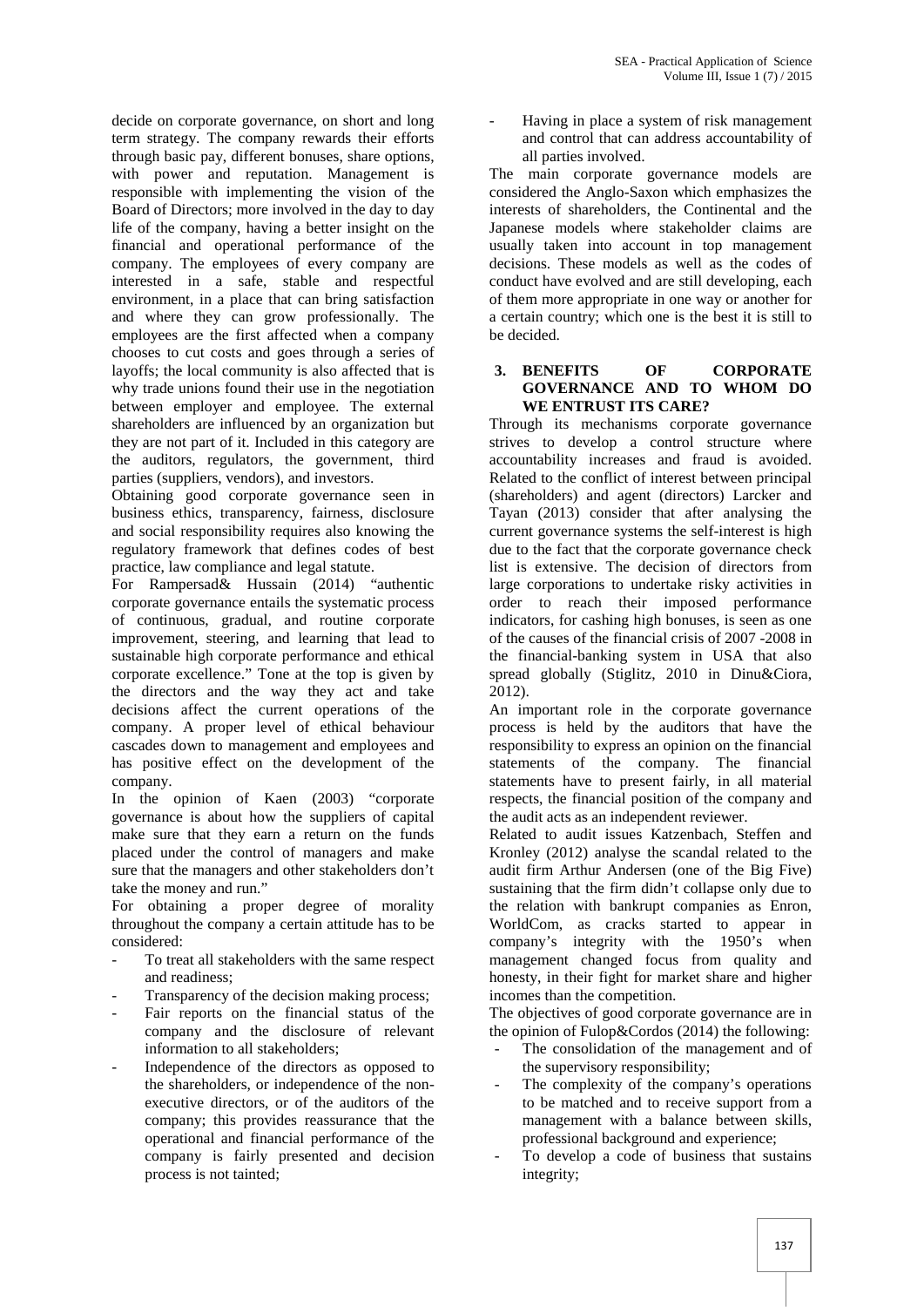- Financial reporting to be fair and to present the actual situation of the performance of the company;
- Risk management and internal control;
- Disclosure of relevant and material issues:
- Identifying the needs and expectations of shareholders.

Klapper and Love (2002) used data from Credit Lyonnais Securities Asia (CLSA) that calculated in 2001 an index of corporate governance for 495 companies in 25 emerging countries and 18 fields concluding that entities with higher governance index noted a better operating performance and higher stock returns.

The authors made their own analysis in order to draw a conclusion on the corporate governance processes at company level, on the relation with the legal environment at country level, and correlations between governance and performance. Their findings can be summarized as described below:

- companies in countries with overall weak legal system, occupy, on average, places on the bottom of the ranking;
- companies that are also traded on USA market have a higher degree of governance provisions, especially in countries with weak legal system;
- good corporate governance is linked with a better market value and higher operational performance.

Finally the authors sustain that improving corporate governance can be achieved but that this is a longlasting process and in order to be successful it is required to have the support of the political class.

An interesting article was published by Morck and Steier (2005) where governance is principally the study of the mechanisms of capitalism and is defined as "decisions about how capital is allocated, both across and within firms." The purpose of their paper is to understand how capitalism came to mean different things in different parts of the world. In America, capitalism represents a system where large corporations fight with each other for customers, monopoly is against the law, and the true owners of the corporations are millions of middle class shareholders, disorganized and mostly powerless. In the rest of the world capitalism represents a system where few very wealthy families control almost all of a country's large corporations.

For proving their point authors use the study of La Porta et al. (1999) and their findings of who controls the large and medium sized companies across countries can be seen in Table 1. For example in Mexic large and middle sized corporation are controlled 100% by wealthy families. The countries with no controlling shareholders are United Kingdom (100%), USA (80%) and Australia (65%).

## **4. CONCLUSION**

The separation of ownership and control has long been the key focus in the history of corporate governance due to the conflict of interests between the shareholders and the directors. The goals of the two parties differ as the shareholders fight to maximize the value of the company when the directors strive for status, high salary and bonuses, in short, the agent-theory starting point. Over time corporate governance was also affected and suffered changes under the influence of legal systems, culture, economic events, religion, politics and social struggles. However a company could not exist without the funds brought by the shareholders; that is why corporate governance is needed – to provide the tools for the company's growth, a company where all stakeholders are winners and not losers. Serious discussions followed after several high profile financial scandals that had in the midst directors that followed their personal interest; the subject of the debate was the power given to the directors and how the stakeholders, and not only shareholders, could have the certainty that directors won't take advantage of the position given to them. That is why regulators made changes in the legal framework in order to include reasonable assurance for the stakeholders. Governments and stock exchanges have proposed several codes of conduct and recommendations in order for good corporate governance to prevail. The provisions of these codes are not mandatory but not complying with them attracts the dissatisfaction of the general public that puts at stake the reputation of the company. Corporate governance function is to supervise the parties within a company that control the funds brought by investors and to be a pillar for corporate performance and accountability.

#### **ACKNOWLEDGEMENTS**

This paper is a result of a research made possible by the financial support of the Sectorial Operational Programme for Human Resources Development 2007-2013, co-financed by the European Social Fund, under the project POSDRU/159/1.5/S/132400 - "Young successful researchers – professional development in an international and interdisciplinary environment". Aceast lucrare este rezultatul cercet rii f cut posibilă prin sprijinul financiar oferit prin Programul Opera ional Sectorial Dezvoltarea Resurselor Umane 2007-2013, cofinan at prin Fondul Social European, în cadrul proiectului POSDRU/159/1.5/S/132400, cu titlul "Tineri cercet tori de succes – dezvoltare profesional în context interdisciplinar *i* international".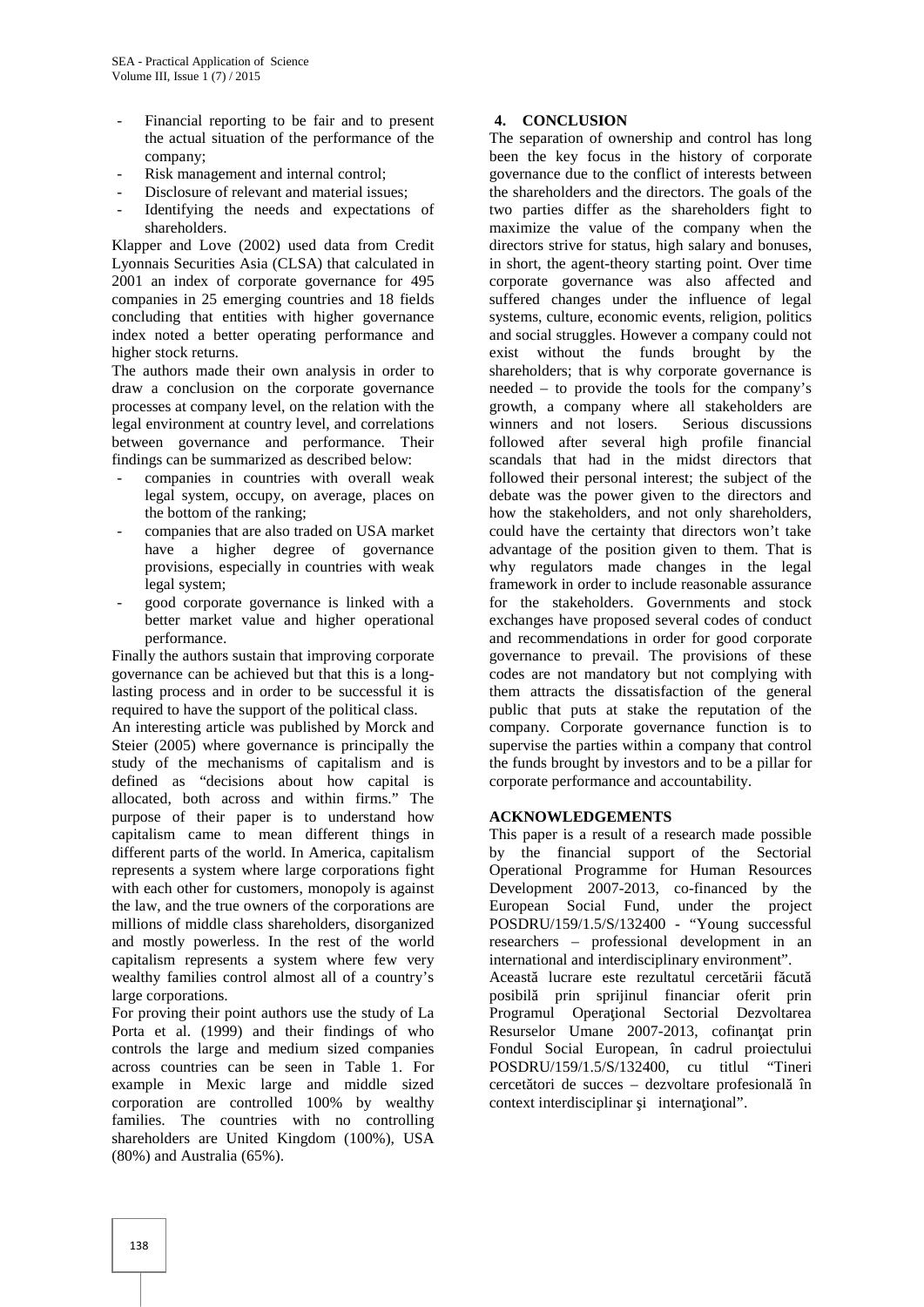#### **References:**

- [1] Dinu, E.M., Ciora, C. (2012) Bune practici în acordarea bonusurilor din perspectiva managementului prin valoare, *Amfiteatru Economic*, Vol. XIV, No. 31, February 2012
- [2] Fulop, M. T., Cordos, G. S. (2014) Audit Reporting and Corporate Governance: Links and Implications, *SEA – Practical Application of Science*, Volume II, Issue I (3) / 2014
- [3]Kaen, F. R. (2003) A blueprint for corporate governance: Strategy, Accountability, and the Preservation of Shareholder value, *American Management Association*, 2003
- [4] Katzenbach, J. R., Steffen, I., Kronley, C. (2012) Cultural change that sticks, *Harvard Business Review*, Issue, July-August 2012
- [5] Klapper, L.F., Love, I. (2002) Corporate Governance, Investor Protection, and Performance in Emerging Markets, accessed on December 2013 at http://papers.ssrn.com/sol3/papers.cfm?abstra ct\_id=303979
- [6] Larcker, D., Tayan, B. (2013) Trust: The unwritten Contract in CG, *Stanford closer look series*, Topics, Issues, and Controversies in CG and Leadership, July 31, 2013
- [7] Morck, R. K., Steier, L. (2005) The global history of corporate governance – an introduction, *National Bureau of Economic Research*, working paper 11062
- [8] OECD Organisation for Economic Cooperation and Development – Principles of Corporate Governance http://www.oecd.org/corporate/ca/corporatego vernanceprinciples/31557724.pdf
- [9] Rampersad, H., Hussain, S. (2014). Authentic Governance: Aligning personal governance with corporate governance, Management for professionals, *Springer International Publishing Switzerland 2014*
- [10] Shleifer, A., Vishny, R. W. (1997) A Survey of Corporate Governance, *The Journal of Finance*. Vol LII, No. 2, June 1997